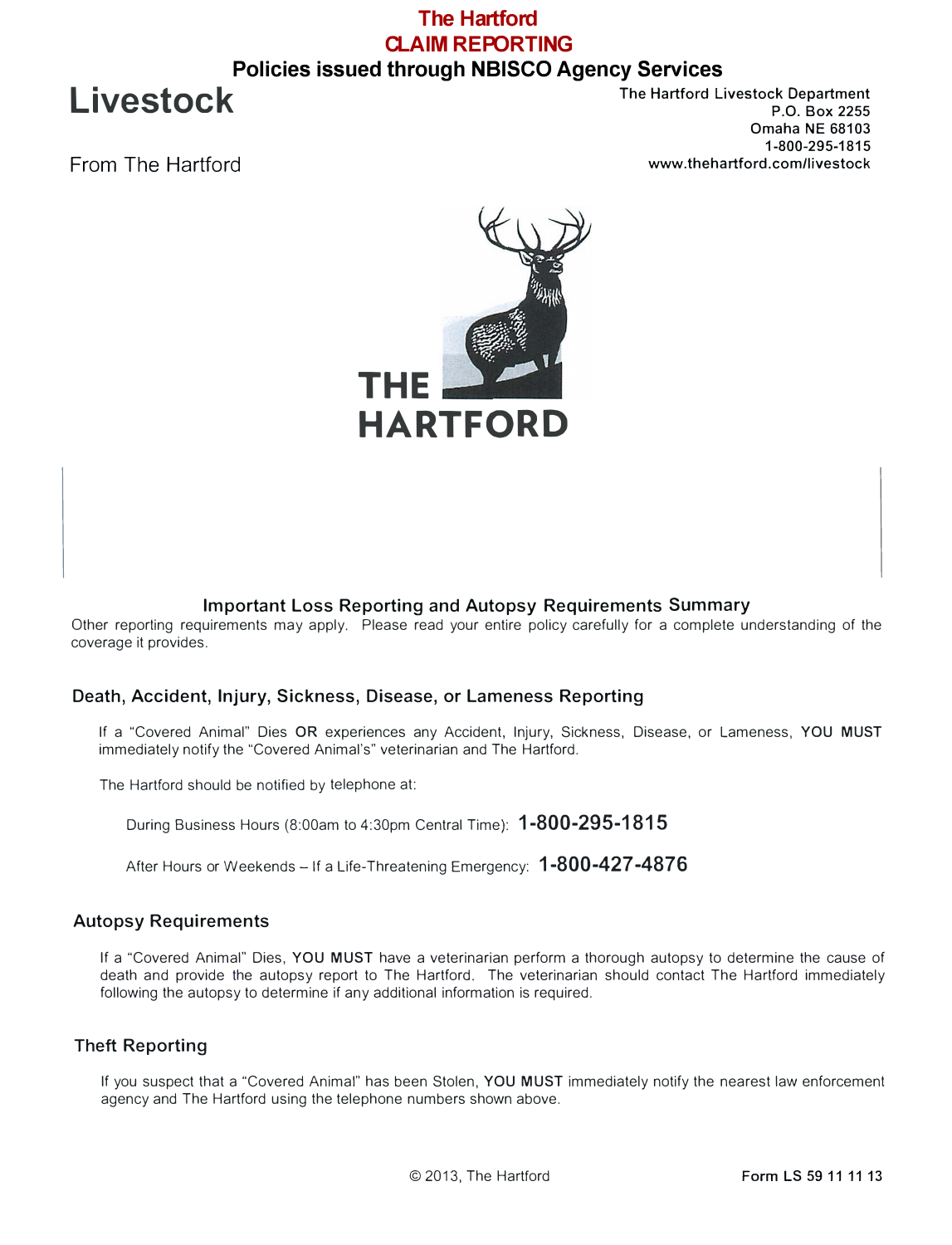

# **Animal Mortality Insurance Loss Reporting and Autopsy Requirements Summary**

**Other reporting requirements may apply. Please read your entire policy carefully for a complete understanding of the coverage It provides.** 

# **Death, Accident, Injury, Sickness, Disease, or Lameness Reporting**

**If a "Covered Animal" Dies OR experiences any Accident, Injury, Sickness, Disease, or Lameness, YOU MUST immediately notify the "Covered Animal's" veterinarian and The Hartford.** 

**The Hartford should be notified by telephone at:** 

**During Business Hours (8:00am to 4:30pm Central Time): 1-800-295-1815** 

**After Hours or Weekends - If a Life-Threatening Emergency: 1-800-427 -4876** 

# **Autopsy Requirements**

**If a "Covered Animal" Dies, YOU MUST have a veterinarian perform a thorough autopsy to determine the cause of death and provide the autopsy report to The Hartford. The veterinarian should contact The Hartford immediately following the autopsy to determine if any additional information is required.** 

# **Theft Reporting**

**If you suspect that a "Covered Animal" has been Stolen, YOU MUST immediately notify the nearest law enforcement agency and The Hartford using the telephone numbers shown above.** 

LS 59 12 09 13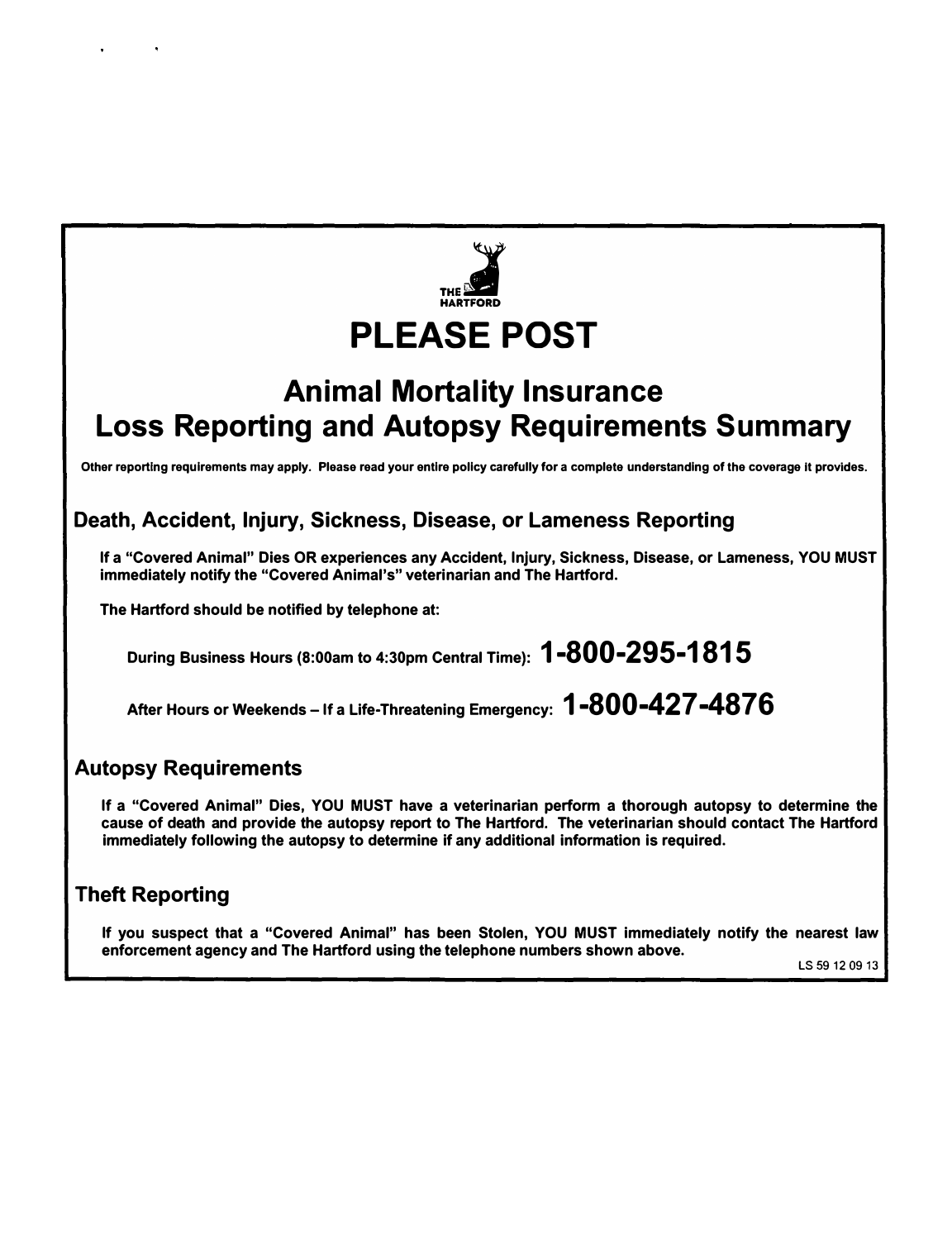

Livestock Department PO Box 2255 Omaha, NE 68103 Telephone 800-295-1815 Fax 877-520-9603

### **CLAIM PROCEDURE GUIDE**

**This guide is designed to assist you in filing a claim under your feedlot, pasture, or dairy policy. Your following the instructions below will help us settle your claim as quickly as possible. Please contact The Hartford, or your agent if you have any questions.** 

### **TO FILE A CLAIM YOU MUST:**

**1. Notify The Hartford or your agent within 24 hours of every loss which may become a claim under the policy. During business hours call 800-295-1815 or FAX 877-520-9603. After business hours, or on holidays, call our answering service at 800-427-4876. Be prepared to supply the following information with your call:**

- **a) Your name.**
- **b) Contact phone number**
- **b) Policy number, name, location of the feedlot, pasture, or dairy.**
- **c) Name and telephone number of the attending veterinarian**
- **d) Approximate number of dead animals**
- **e) When the loss occurred**

**2. The cause of death for each animal must be determined by a licensed veterinarian. Our policy requires 20% of the deceased animals to be necropsied at the insured's expense. The goal is to gain a representative sample of the loss without examining every animal. Examining only 20% of the dead animals may not yield a truly representative sample when the loss is "small". We've created the following guidelines to gain a better understand of each loss:**

 **Losses less than ten (10) head - necropsy 100%, Losses ten (10) to (50) head - necropsy ten (10) head, Losses over fifty (50) head necropsy 20%** 

**"Since, the policy only requires 20% be necropsied, the Hartford will bear the "reasonable" expense for the difference between the actual number necropsied and the required 20% when the above guideline is followed. The key point is to necropsy enough cattle to get a representative sample of the loss.** 

- **3. COMPLETE AND SIGN a Claim Schedule including weights and prices.**
- **4. Furnish copies of Rendering Receipts with weights.**
- **5. Photos of the deceased animals.**

**6. Mail or Fax the Completed and Signed Claim Schedule, Rendering Receipts, photos, and the vet's Necropsy Report to The Hartford Livestock Dept. Attn: Claims, or your agent.**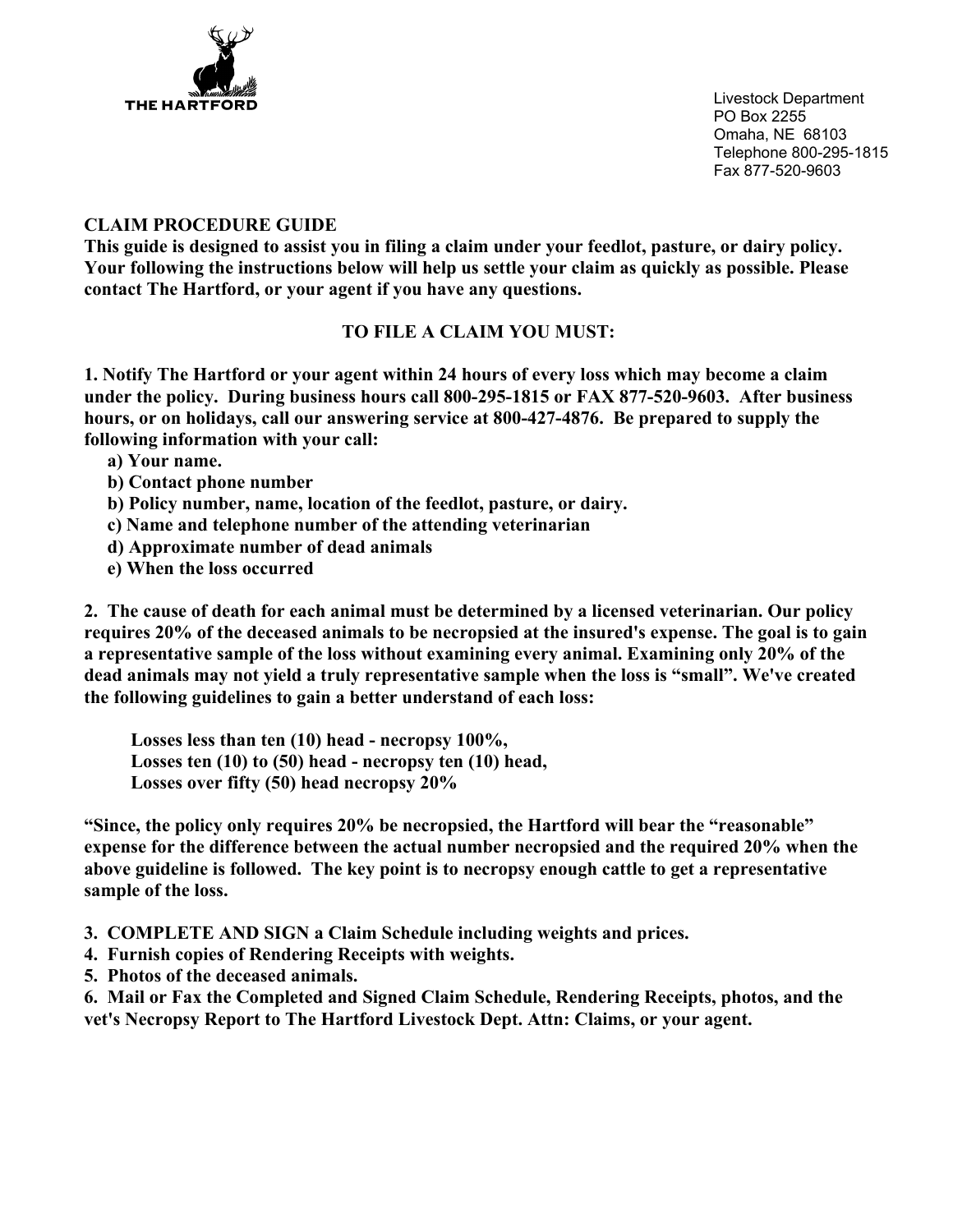### **To be completed by the insured** THE HARTFORD FEEDLOT, PASTURE, OR DAIRY CLAIMS SCEHDULE PART 2 PAGE \_\_\_\_\_\_\_\_\_\_OF \_\_\_\_\_\_\_\_\_\_\_ . **Name of Insured \_\_\_\_\_\_\_\_\_\_\_\_\_\_\_\_\_\_\_\_\_\_\_\_\_\_\_\_\_\_\_\_\_\_\_\_\_\_\_\_\_\_\_\_\_\_\_\_\_\_\_\_ Date of Loss \_\_\_\_\_\_\_\_\_\_\_\_\_\_\_\_\_**

| Owner | # of<br>HD | Pen#<br><b>or</b><br>Pasture | <b>Description</b><br>Sex Breed | Weight<br>In | Price<br>In/cwt | Date In | <b>Days</b><br>$\mathbf{on}$<br>Feed | Wt. on<br>Date. of<br>Loss | Value/Cwt. Totals<br>on D. of<br>Loss |  |
|-------|------------|------------------------------|---------------------------------|--------------|-----------------|---------|--------------------------------------|----------------------------|---------------------------------------|--|
|       |            |                              |                                 |              |                 |         |                                      |                            |                                       |  |
|       |            |                              |                                 |              |                 |         |                                      |                            |                                       |  |
|       |            |                              |                                 |              |                 |         |                                      |                            |                                       |  |
|       |            |                              |                                 |              |                 |         |                                      |                            |                                       |  |
|       |            |                              |                                 |              |                 |         |                                      |                            |                                       |  |
|       |            |                              |                                 |              |                 |         |                                      |                            |                                       |  |
|       |            |                              |                                 |              |                 |         |                                      |                            |                                       |  |
|       |            |                              |                                 |              |                 |         |                                      |                            |                                       |  |
|       |            |                              |                                 |              |                 |         |                                      |                            |                                       |  |
|       |            |                              |                                 |              |                 |         |                                      |                            |                                       |  |
|       |            |                              |                                 |              |                 |         |                                      |                            |                                       |  |

**Rev. 11/12 NM**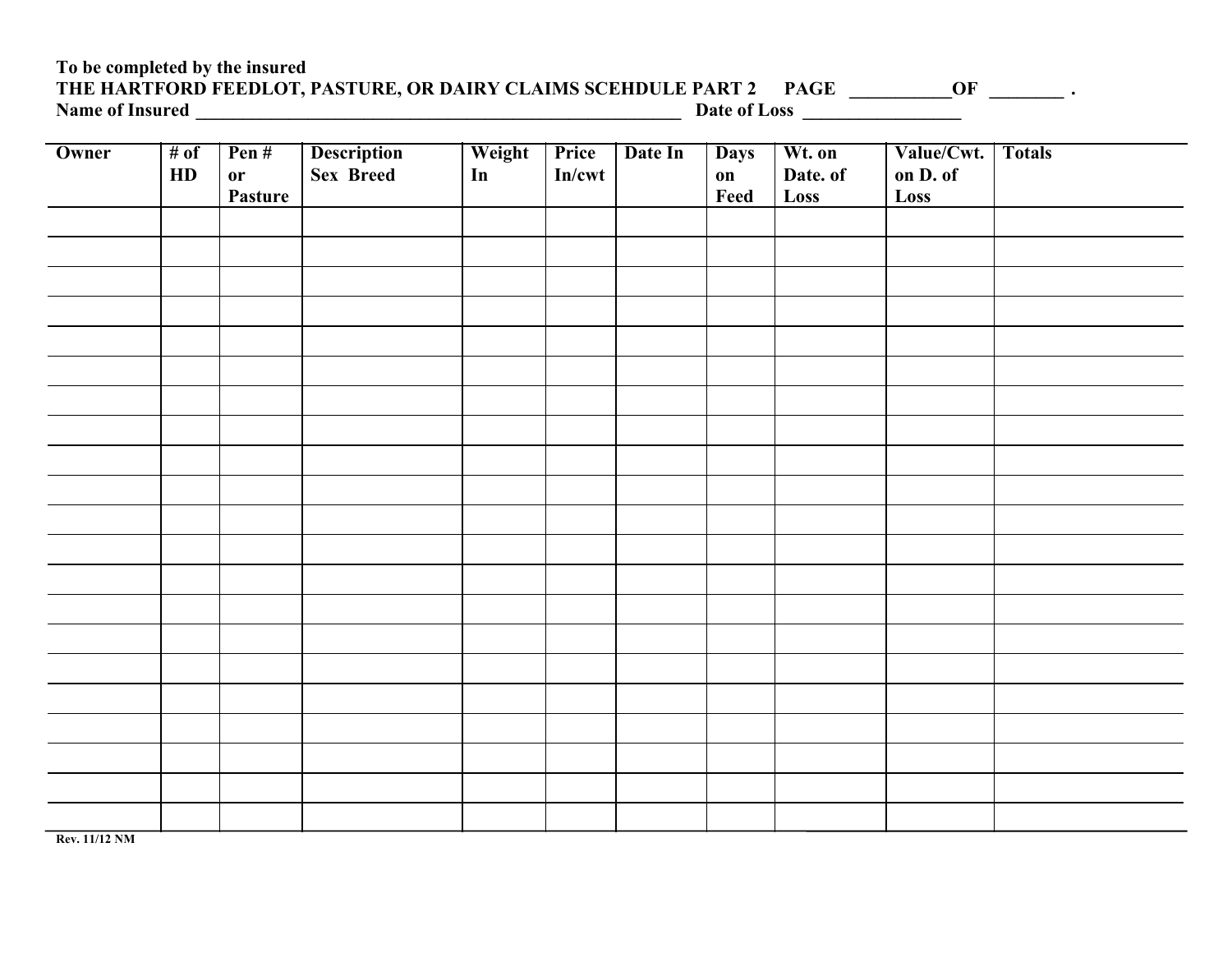### **THE HARTFORD NECROPSY REPORT SUMMARY FAILURE TO COMPLETE THIS FORM IN ITS ENTIREY CAN RESULT IN UNNECESSARY DELAYS**

OWNERS NAME \_\_\_\_\_\_\_\_\_\_\_\_\_\_\_\_\_\_\_\_\_\_\_\_\_\_\_\_\_\_\_\_\_\_\_\_\_\_\_\_\_\_\_\_\_\_\_\_\_\_\_\_\_\_\_\_\_\_\_\_\_\_\_\_\_\_\_\_\_\_\_\_\_\_\_\_\_\_\_\_\_\_\_\_

LOCATION OF PREMISES WHERE ANIMALS DIED I.E 5 MIILES NORTH, 2 MILES WEST OF (CITY AND STATE)

 $\mathcal{L}_\mathcal{L} = \mathcal{L}_\mathcal{L} = \mathcal{L}_\mathcal{L} = \mathcal{L}_\mathcal{L} = \mathcal{L}_\mathcal{L} = \mathcal{L}_\mathcal{L} = \mathcal{L}_\mathcal{L} = \mathcal{L}_\mathcal{L} = \mathcal{L}_\mathcal{L} = \mathcal{L}_\mathcal{L} = \mathcal{L}_\mathcal{L} = \mathcal{L}_\mathcal{L} = \mathcal{L}_\mathcal{L} = \mathcal{L}_\mathcal{L} = \mathcal{L}_\mathcal{L} = \mathcal{L}_\mathcal{L} = \mathcal{L}_\mathcal{L}$ 

DATE OF LOSS \_\_\_\_\_\_\_\_\_\_\_\_\_\_\_\_\_\_\_\_\_ DATE OF NECROPSY \_\_\_\_\_\_\_\_\_\_\_\_\_\_\_\_\_\_\_\_\_\_\_\_\_\_\_\_\_\_\_\_\_\_\_\_\_\_\_\_\_\_\_\_

BRIEFLY DESCRIBE HOW ANIMALS WERE SELECTED FOR NECROPSY

|            | LIST BELOW ANIMALS THAT WERE NECROPSIED AND FOUND TO BE |      |                           |  |  |  |
|------------|---------------------------------------------------------|------|---------------------------|--|--|--|
|            | <b>WITHOUT GROSS LESIONS</b>                            |      |                           |  |  |  |
| <b>SEX</b> | WEIGHT                                                  | PEN# | DETERMINED CAUSE OF DEATH |  |  |  |
|            |                                                         |      |                           |  |  |  |
|            |                                                         |      |                           |  |  |  |
|            |                                                         |      |                           |  |  |  |
|            |                                                         |      |                           |  |  |  |
|            |                                                         |      |                           |  |  |  |
|            |                                                         |      |                           |  |  |  |
|            |                                                         |      |                           |  |  |  |
|            |                                                         |      |                           |  |  |  |
|            |                                                         |      |                           |  |  |  |
|            |                                                         |      |                           |  |  |  |
|            |                                                         |      |                           |  |  |  |
|            |                                                         |      |                           |  |  |  |

List any weather conditions that may have been a factor: \_\_\_\_\_\_\_\_\_\_\_\_\_\_\_\_\_\_\_\_\_\_\_\_\_\_\_\_\_\_\_\_\_\_\_\_\_\_\_\_\_\_\_\_\_\_\_\_\_\_\_\_\_\_

#### **USE SHEET TWO FOR ANIMALS WITH ANY GROSS LESIONS COMPLETE A SEPARATE SHEET FOR EACH ANIMAL**

 $\mathcal{L}_\text{max}$ 

Please use back of this sheet for any additional comments you feel would aid in our settling this claim. Thank You. ANY PERSON WHO KNOWINGLY AND WITH INTENT TO DEFRAUD ANY INSURANCE COMPANY OR ANOTHER PERSON, FILES A STATEMENT OF CLAIM CONTAINING ANY MATERIALLY FALSE INFORMATION, OR CONCEALS FOR THE PURPOSE OF MISLEADING, INFORMATION CONCERNING ANY FACT, MATERIAL THERETO, COMMITS A FRAUDULENT INSURANCE ACT WHICH IS A CRIME. INSURANCE BENEFITS MAY ALSO BE DENIED.

Veterinarian's Signature Date



Rev 11/12 NM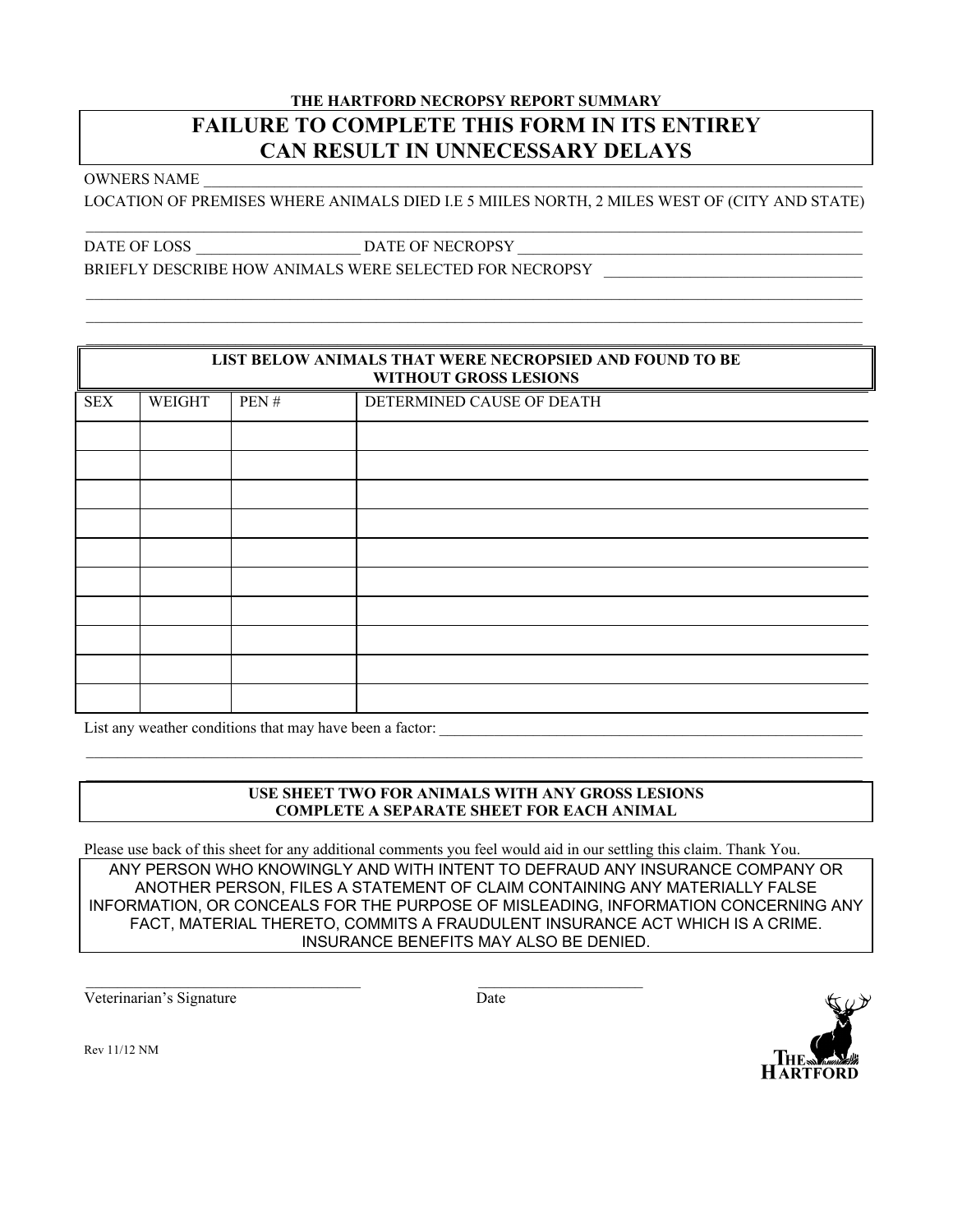#### **THE HARTFORD NECROPSY SHEET REPORT: FINDINGS FOR AN ANIMAL SHOWING GROSS LESIONS: COMPLETE A SEPARATE SHEET FOR EACH ANIMAL**

| OWNERS NAME                                      |                                                                                                                                                                                                                                             |                     |
|--------------------------------------------------|---------------------------------------------------------------------------------------------------------------------------------------------------------------------------------------------------------------------------------------------|---------------------|
|                                                  |                                                                                                                                                                                                                                             |                     |
|                                                  | $SEX$ PEN# WEIGHT                                                                                                                                                                                                                           |                     |
|                                                  | 1) HAS ANIMAL BEEN TREATED IN THE LAST 30 DAYS? YES $\Box$ NO $\Box$                                                                                                                                                                        |                     |
|                                                  | 2) ENVIRONMENTAL FINDINGS. (Check as many as apply)                                                                                                                                                                                         |                     |
|                                                  | A) Carcass found: Alone $\Box$ In a group $\Box$ in corner $\Box$ other $\Box$                                                                                                                                                              |                     |
|                                                  |                                                                                                                                                                                                                                             |                     |
| 3) NECROPSY GROSS LESIONS OBSERVED               |                                                                                                                                                                                                                                             |                     |
|                                                  |                                                                                                                                                                                                                                             |                     |
| B) Thoracic Cavity: Note any lesions.            |                                                                                                                                                                                                                                             |                     |
| Trachea & Bronchial Tree                         |                                                                                                                                                                                                                                             |                     |
|                                                  | <u> 1989 - Johann Harry Harry Harry Harry Harry Harry Harry Harry Harry Harry Harry Harry Harry Harry Harry Harry</u><br>the control of the control of the control of the control of the control of the control of<br>Heart and Vasculature | 6<br>$\overline{2}$ |
| c) Abdominal Cavity: Note any lesions involving: |                                                                                                                                                                                                                                             |                     |
|                                                  |                                                                                                                                                                                                                                             | 3                   |
|                                                  | <b>BASED ON NECROPSY AND OTHER AVAILABLE INFORMATION INDICATE THE</b><br><b>CAUSE OF DEATH</b>                                                                                                                                              | Right<br>Left       |
|                                                  |                                                                                                                                                                                                                                             |                     |
| <b>Laboratory Analysis</b>                       |                                                                                                                                                                                                                                             |                     |
| samples please contact the Hartford.             | If samples will aid in determining the cause of death they should be taken. If there is a question regarding the necessity of                                                                                                               |                     |

ANY PERSON WHO KNOWINGLY AND WITH INTENT TO DEFRAUD ANY INSURANCE COMPANY OR ANOTHER PERSON, FILES A STATEMENT OF CLAIM CONTAINING ANY MATERIALLY FALSE INFORMATION, OR CONCEALS FOR THE PURPOSE OF MISLEADING, INFORMATION CONCERNING ANY FACT, MATERIAL THERETO, COMMITS A FRAUDULENT INSURANCE ACT WHICH IS A CRIME. INSURANCE BENEFITS MAY ALSO BE DENIED.

Veterinarian's Signature Date Rev. 11/12 NM